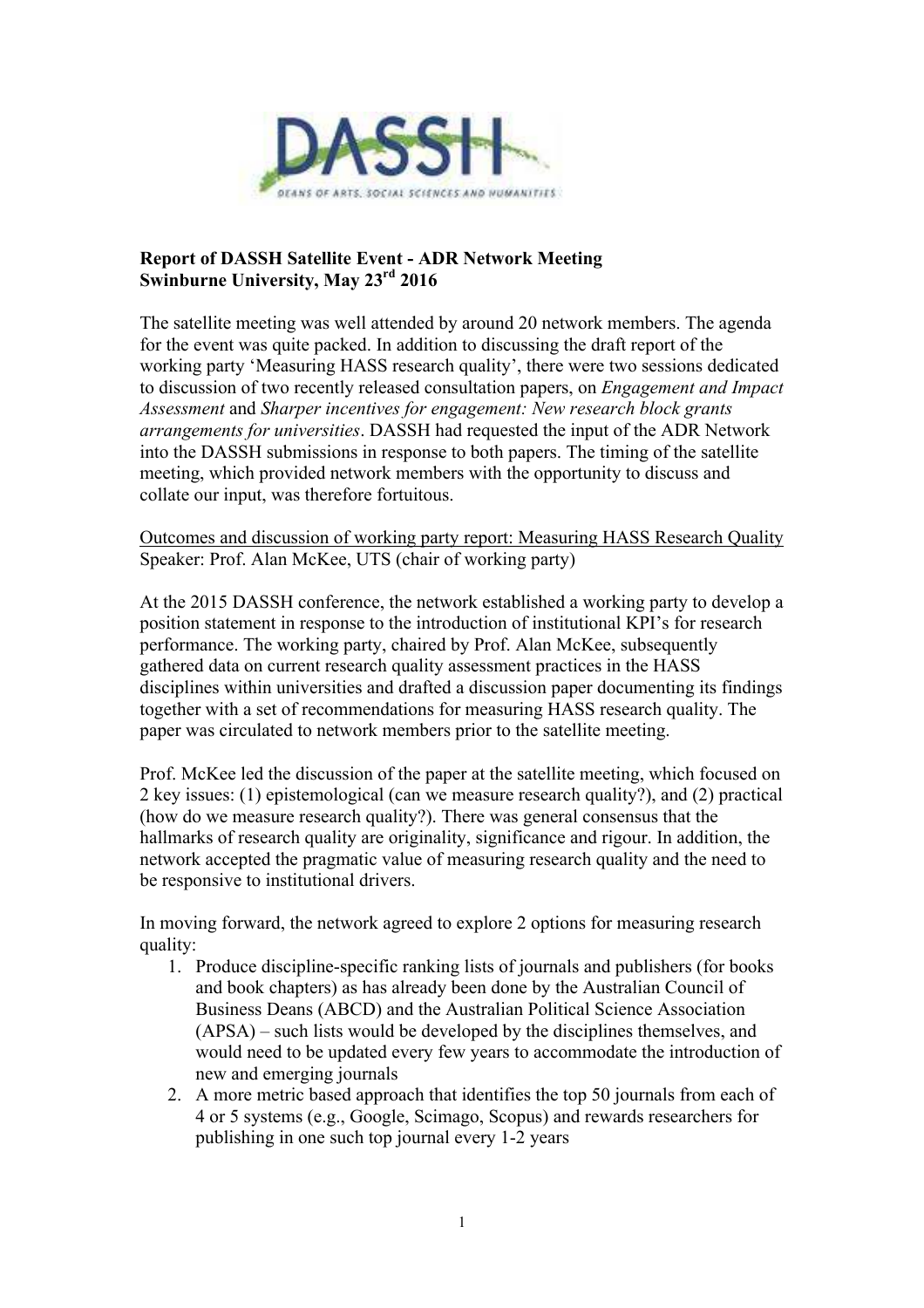The network agreed that there should be a number of overarching guiding principles, regardless of which option is to be adopted. Specifically, any approach to measuring research quality should be: (a) transparent, (b) provide guidance on best publishing practices, and (c) be clear-cut for at least 90% of publications.

Network members were invited to provide final comments on the draft discussion paper to Prof. McKee by Monday 30 May 2016.

ARC presentation: Issues and trends for HASS disciplines Speaker: Prof. Dennis Del Favero, Executive Director HCA, ARC

Prof. Dennis Del Favero, Executive Director of HCA, ARC, gave a presentation on ARC updates. He prefaced his presentation by saying that due to the impending election he was constrained by the government being in care-taker mode, and consequently could not discuss matters that are currently in development. Prof. Del Favero's presentation focused on the following key issues:

- Funding: In the current climate of contracting funding, the ARC nevertheless wants to maintain success rates which means that most successful grants receive less than the requested funding. Discovery Projects (including DECRAs) take up the largest part of the budget. DECRAs are most successful 4-5 years post PhD. Requests not to assess are best limited to 3; requesting 6 means all 6 need to be approved and if 1 of the 6 is not approved the request not to assess is not approved.
- Interdisciplinary research: In the current funding round applicants were asked to identify whether their research is interdisciplinary. Interdisciplinary research can be between 2 or more different FOR codes or within one FOR code at the 4-digit or 6-digit level. The ARC is gathering this information with a view to developing a formal policy regarding interdisciplinary research (to be distributed in August). The ARC is keen that their College of Experts have interdisciplinary capacity. Thus, College Experts should be both specialist and generalist. In the current round 60% of Discovery Projects and 54% of DECRAs were identified as being interdisciplinary. Identification occurred on the basis of: (a) individual researchers, (b) teams of researchers, and (c) translational research. Interdisciplinary research was stronger in the STEM (70%; esp. engineering and biology) than in the HASS (30%; e.g., philosophy, law, cultural studies, built environment and design) disciplines.
- Continuous Linkage: From  $1<sup>st</sup>$  July 2016 submissions for Linkage Projects will be on a continuous basis, with the option of re-submission (albeit conditional). Assessment will be conducted by 3 carriages and applications will be ranked against submissions from the previous round, which will serve as a control group. Funding announcements will be made within 4-6 weeks or 8-12 weeks. These faster turn-around times will fit in better with industry. Continuous funding rounds could be a good model for other schemes that involve translational research or end user uptake, such as LIEF. Nevertheless, continuous funding rounds pose complex logistical challenges for the ARC.
- Project research environment: In the current funding round, Research Environment has changed to Project Research Environment. Previously there was too much focus on ERA rankings for the discipline. The focus now has shifted to the project. In particular, applicants should address: (a) the adequacy and opportunities of the research ecosystem in the local context, e.g.,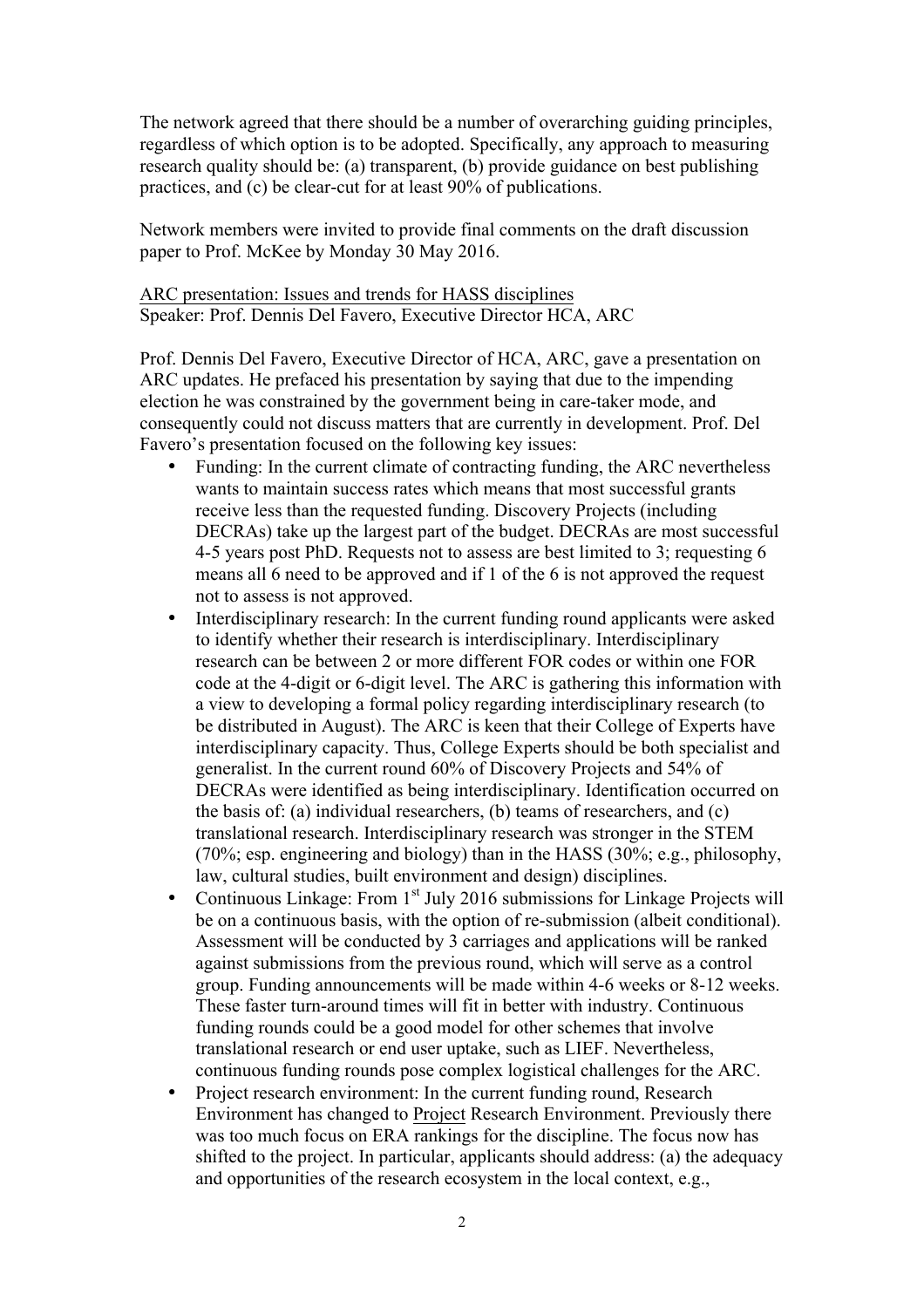laboratory, department, school, centre/institute, (b) the existing and developing opportunities of the research ecosystem in the Administering Organisation for knowledge growth, innovation, collaboration, mentoring and student training, and (c) the project alignment with the Administering Organisation's ecosystem plans and strategy. In other words, how does the proposal enhance the ecosystem, rather than how does it fit into the ecosystem.

- Priority research areas: The ARC simply gathers this information in grant applications, but indicating a priority research area has no bearing on the success rate of applications.
- Success rates: In schemes such as the Laureate Fellowships, applications from HASS disciplines generally have lower success rates than those from STEM disciplines. The latter work in more collaborative and strategic ways, and have a clearer narrative.

## Engagement and Impact Assessment

Speaker: Prof. Andrew Wells, PVC Research and Planning, University of Tasmania

Prior to his current appointment Prof. Wells spent 4 years at the ARC, as Deputy CEO and Executive Director HCA. He began his talk by outlining some historical background to the current consultation paper and the relationship between ERA and the proposed engagement and impact assessment. The following points noted in his talk and in the discussion are particularly salient for developing DASSH's response to the consultation paper:

- The paper appears to support a scholarly peer-review model of engagement and impact assessment; that is, assessment by an academic panel, rather than an industry panel, as had been advocated by the ATN network when an impact assessment was first discussed in 2010. This is in keeping with the peerreview model of assessment used by ERA, noting that academic peer review panels oversee both citation-based assessments and peer review assessment in ERA. It would be wise for DASSH to emphasise the importance of retaining the scholarly peer review dimensions of ERA for the engagement and impact assessment exercise and to recommend that assessment panels should predominantly be comprised of academics.
- There are nevertheless very real difficulties of measuring both engagement and impact in a methodologically rigorous way, especially for HASS disciplines. These include:
	- o The proposal to use Cat. 2-4 income as a proxy for engagement is problematic: i) it conflates input (i.e. income) with engagement; ii) it drastically narrows the meaning of engagement and fails to recognise a wide range of forms of engagement undertaken by HASS disciplines, where the focus is often on cultural transformation and critique, the impacts of which are difficult to measure and may occur over long periods of time; iii) since HASS disciplines rely predominantly on Cat. 1 income (70% according to Mapping Humanities and Social Sciences Report), how will this proxy measure be scaled differently for different disciplines? It is therefore important for DASSH to propose that a broad array of qualitative measures of engagement and impact should be accepted by the ARC.
	- o The proposal to use 6 institutional case studies to assess impact raises a